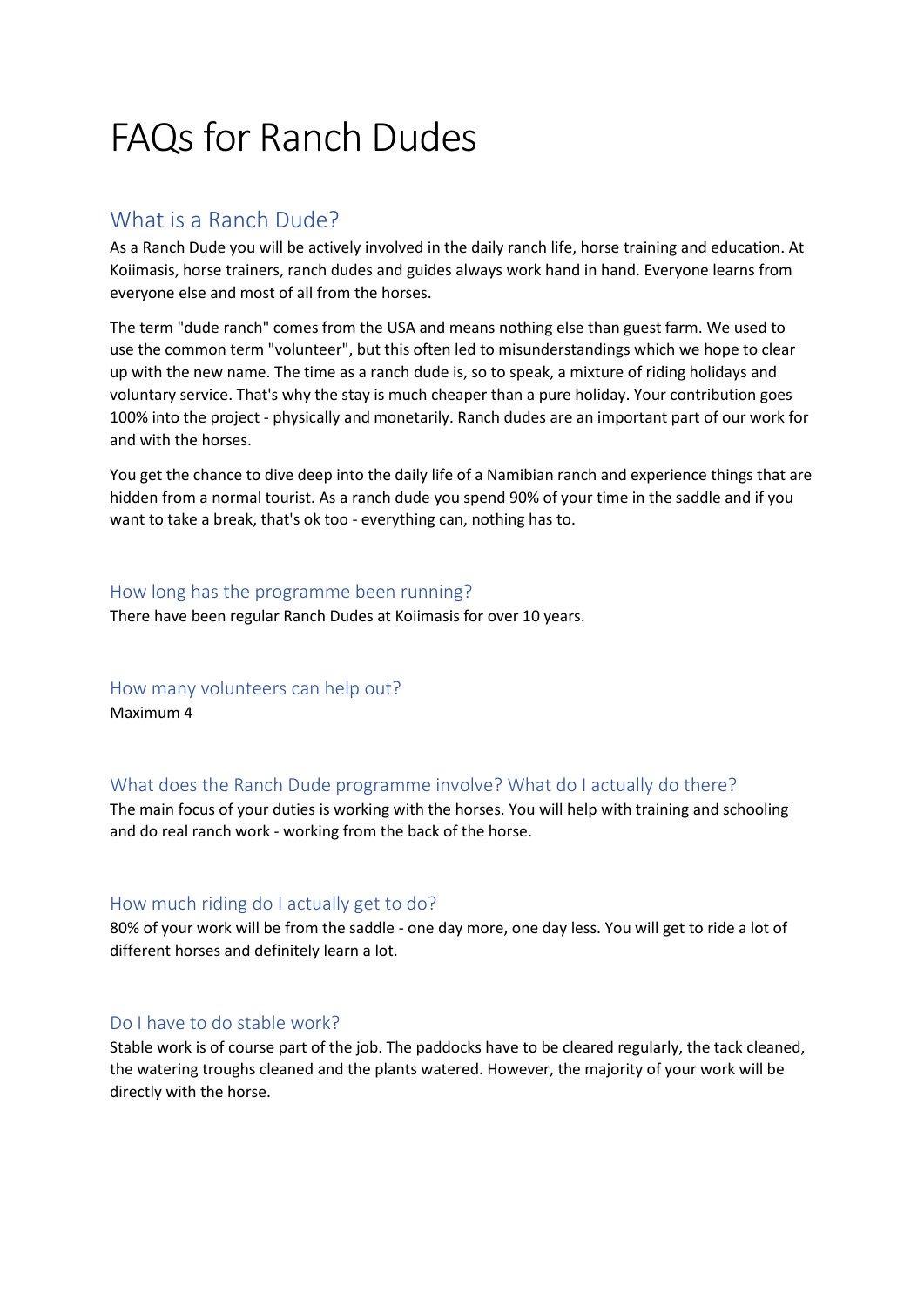#### Is there supervision?

You won't be left alone, if that's what you want to know. You work with Freda and Immanuel. There is always someone there who can help you with all your horse questions and always keeps an eye on how you treat the horses - also for your safety. Nevertheless, you will be allowed to work with your horses on your own responsibility, according to your riding abilities.

#### What are my daily tasks, what does my everyday life look like?

If you want to support us, we rely on your help. Of course you can ask us anything and we will help you as much as we can, but we also expect a certain amount of independence. For this reason, the programme is not suitable for beginners. You will be assigned your own horses and decide for yourself how much training the different animals need.

#### **As a ranch dude you have fixed working hours:**

In summer: 07:30 - 12:00 and 15:00 - 18:30 In winter: 08:00 - 12:30 and 14:30 - 18:00 Exceptions confirm the rule!

If we have riding guests, you are welcome to accompany us on every ride and help us look after our guests. However, the guests always have priority, as they only stay for a week and pay much more than you.

#### **A "normal" day could look like this, for example:**

- You walk or drive to the cowboy camp in the morning.
- When you arrive at the stable, all the horses are already happy about your arrival and you help with the feeding.
- Then you do some small daily chores, such as mucking out the paddocks.
- When the ponies have finished eating, you start with your first horse for the day. Usually you have several horses that you are responsible for during your time. You clean and saddle your horse and take him to the riding arena, the round pen, the big arena or on a ride.
- You have a long break at lunchtime
- For your break, you ride one of your horses to your accommodation, unsaddle it, put it in the paddock and check whether it has enough water.
- The lunch time is at your disposal, you can cook something to eat, sleep, read, lie in the sun...
- Then you ride back again
- Now you take care of the rest of your horses, move and train them.
- At the end of the day, you head back home and fall tired into your bed.

The next day you might have a cattle drive, where you drive a large herd of cattle to the nearest watering hole. Afterwards, you help sort out the cattle for sale and assist with branding, etc. Or maybe you go for a ride with some guests in the afternoon, or you stack hay bales, or you train a young horse in the composure course. In between you practise roping or take care of the maintenance of the tack... I could go on like this for hours. As you can see, no day is like the other.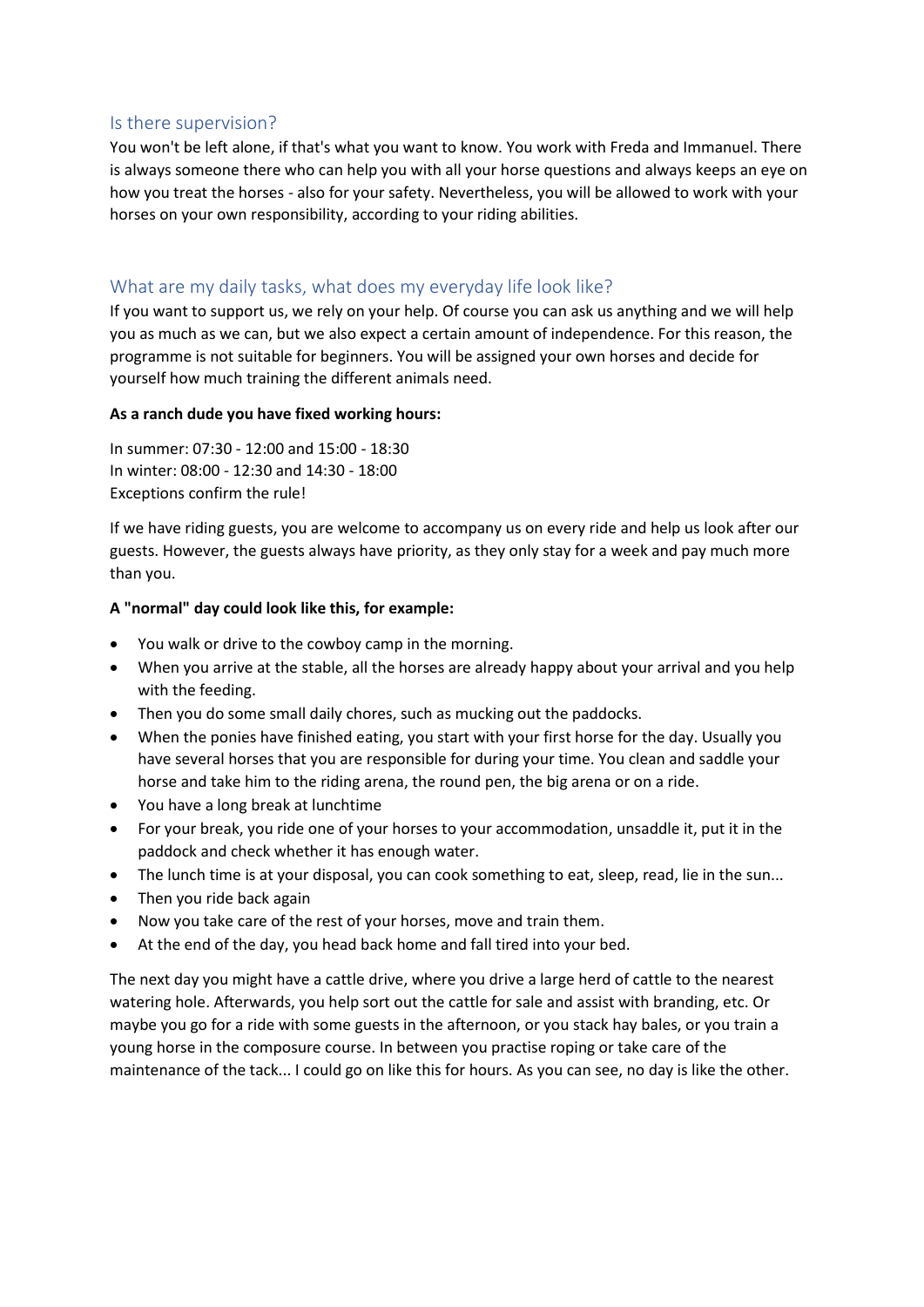#### What do I do at the weekend?

On Saturday you only work half a day, then you have the weekend free. You can visit the neighbouring farms or relax at the lodge pool. You can climb the mountains on the ranch or do something with the other dudes. On weekends there is often a braai (= barbecue) or you play cards...

## Booking and arrival

#### How do I book?

- Just contact the ranch, the best first step is to send a WhatsApp to Freda: +49 (0) 1522 8683803
- When the dates are known, you will receive an offer as a PDF, which you sign and then send back as a photo via WhatsApp.

#### How far in advance do I have to book?

About 4 weeks (or less if it suits you) just ask.

#### When can I help?

All year round, just ask if there are still places available.

#### How long can I help out there?

- The minimum booking period is 4 weeks, otherwise you just don't get into the daily routine and that's what a project like this is all about.
- The maximum duration is 90 days, due to the visa. However, longer stays can be arranged in individual cases.

#### How does the journey work?

**Arrival**: We will pick you up at the airport "Hosea Kutako" outside Windhoek. Please send us a picture in advance so that we can recognise you.

If your flight lands after 3pm, you may need to stay overnight in Windhoek, otherwise we will have to drive overnight.

#### **We can recommend the following accommodation options:**

#### [www.chameleonbackpackers.com](http://www.chameleonbackpackers.com/)

If you want to stay a little cheaper and get in touch with other travellers quickly.

#### [http://www.de-vagebond.com](http://www.de-vagebond.com/)

If you prefer it a bit quieter and more private.

**Departure**: We will drive you back to Windhoek.

**Please note**: If your return flight departs before 6pm, we recommend that you plan an extra night in Windhoek at the end of your stay, otherwise we cannot guarantee that you will arrive on time.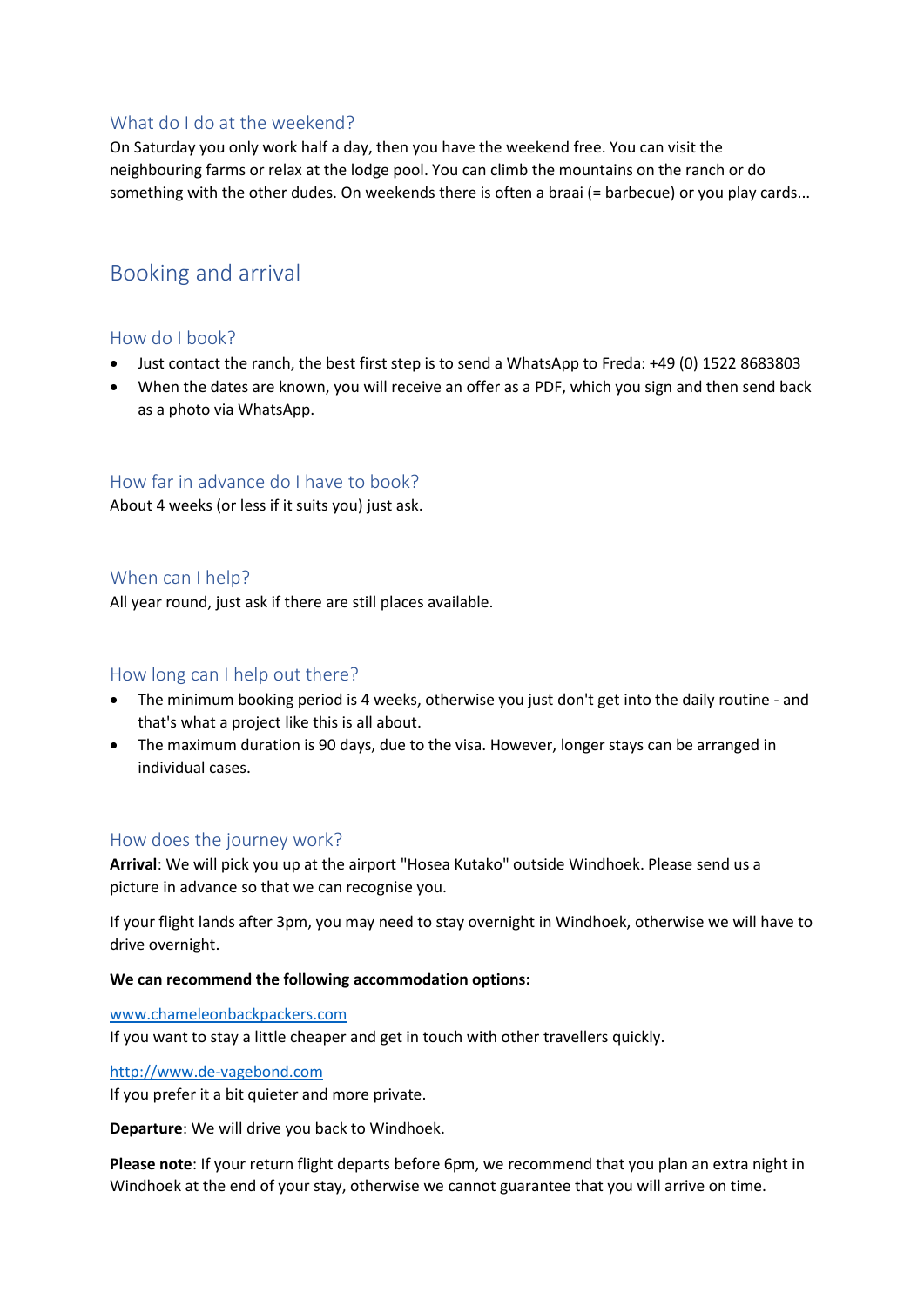#### Do I need a visa?

Officially YES: http://www.auswaertigesamt.de/sid\_DE807B35D6332E38D39B111FFA9B2EDD/DE/Laenderinformationen/00- SiHi/Nodes/NamibiaSicherheit\_node.html

But: If you say at the airport that you are on holiday in the country, at Ranch Koiimasis, in the Karas region near Helmeringhausen, you will get a normal tourist visa. Do not mention that you are in the country as a volunteer, otherwise you will need a work visa, which takes a long time and is expensive.

Our tip: If you are thinking about extending your visa in advance, ask at the airport if they will stamp the 90-day visa directly into your passport. Otherwise, you will only be issued a visa limited to your arrival and departure dates (e.g. 28 days).

#### How much will my stay cost?

- 4 weeks minimum: 350€ per week
- From 5-8 weeks: 330€ per week
- From week 9-12: 310 per week

Transport costs 150€ per person (return journey together). Please pay this in cash on the spot. You book and pay for the flight yourself.

#### How does the payment work?

- 1. We offer you different options to pay your invoice: 50% deposit, 2 weeks after receiving the invoice. Unless otherwise agreed.
- 2. Transfer in Namibia Dollar NAD, according to daily exchange rate.
- 3. Please note that many banks cannot send Namibian dollars. In this case please transfer in South African Rand ZAR, this currency is equivalent to NAD.
- 4. If your bank does not charge a good exchange rate or charges too much, you are welcome to transfer via Xoom.
- 5. To save on transfer fees, you can of course send it all at once.
- 6. The remaining 50% either as a bank transfer, or cash on the spot in NAD, ZAR or Euro.
- 7. Please note that there is no IBAN in Namibia. The data on your invoice is sufficient.
- 8. We ask you to pay the transport costs in cash on the spot.

#### Why should I pay to work?

Take it from a former volunteer and passionate rider: this is not work! It is the best experience of your life and worth every penny. Since the majority of your tasks consist of riding, it's not work for us horse people - is it?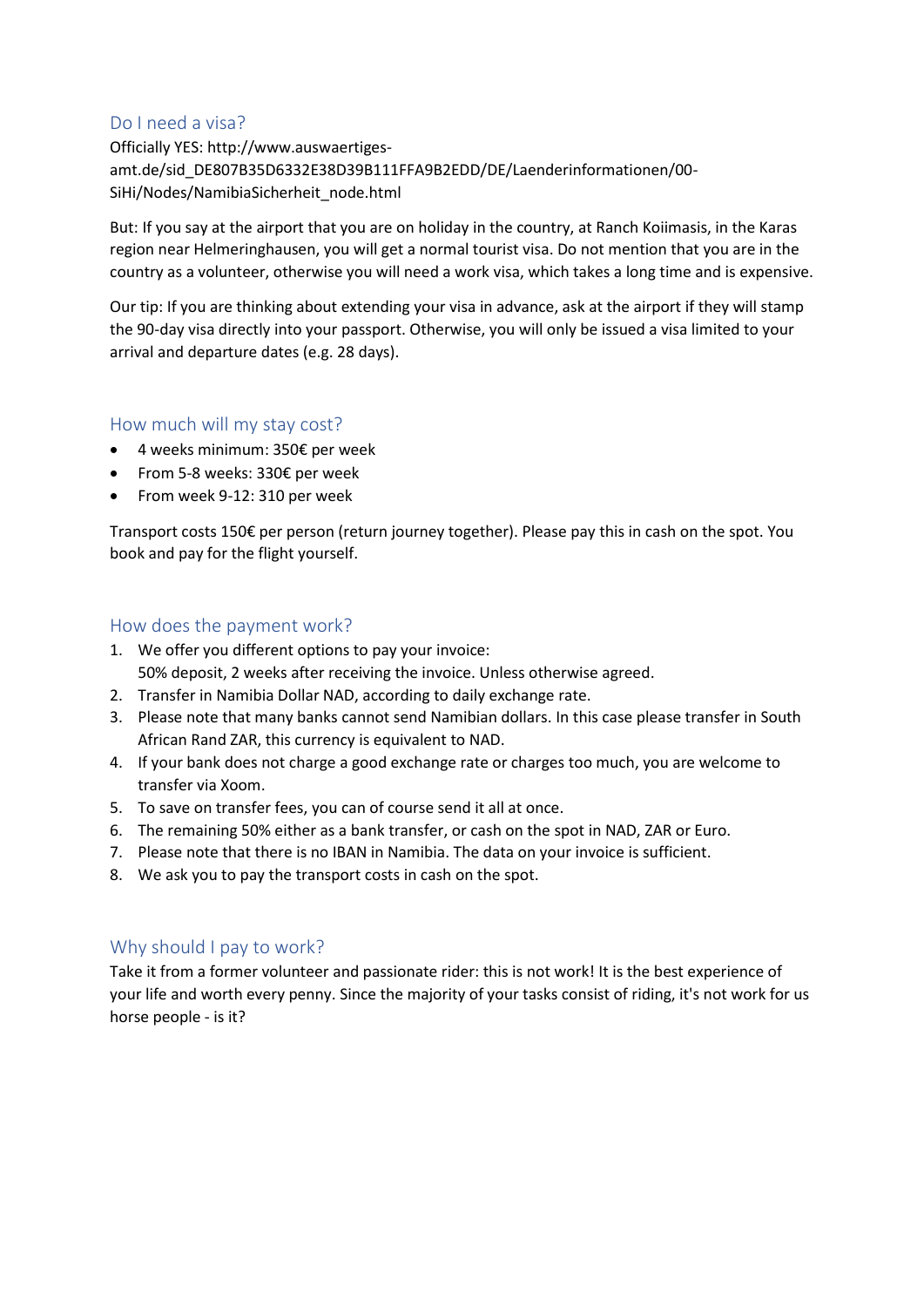# Country and people

#### Who are my contacts?

**Wulff Izko**: is the boss of the ranch, in his late 50s and a passionate farmer. He studied engineering, was born in Germany and grew up on his father's farm (very close to Koiimasis). Almost 30 years ago, he bought the Koiimasis farm to realise his dream: to create a unity with the people, the horses and the rustic, relaxed cowboy feeling that resonates everywhere here.

**Anke Izko**: the boss's wife, 54 years old and mother of two grown-up children. Anke is a farmer with a lot of heart and always has an open ear for all volunteers.

**Freda**: is 35 years old, comes from Germany and was also a volunteer at Koiimasis for the first time in 2017. Since January 2020 she is responsible for ranch dudes and guest rides.

**Immanuel**: is 26 years old and comes from Namibia. He is mainly responsible for young horse training. Immanuel only speaks English.

#### Are there only four people on the ranch?

No, of course not. There are also the farm workers who live on the ranch. But you will have almost nothing to do with them.

The lodge is run by Roland, a German expatriate. If you drop by at the weekend, he will be happy to provide you with the latest news from Germany.

#### Where is the ranch located?

Koiimasis is situated about 650 km from Windhoek, in the Karas Region, in the middle of the Tiras Mountains, on the edge of the Namib Desert. You'll find us on Google earth.

#### How far away is the nearest town?

Helmeringhausen is about 65km away, there is a small shop for the necessities.

Lüderitz is about 270km away, the small town is a popular travel destination. If there are several dudes on the farm at the same time, excursions can be organised.

What languages are spoken? German, English and Afrikaans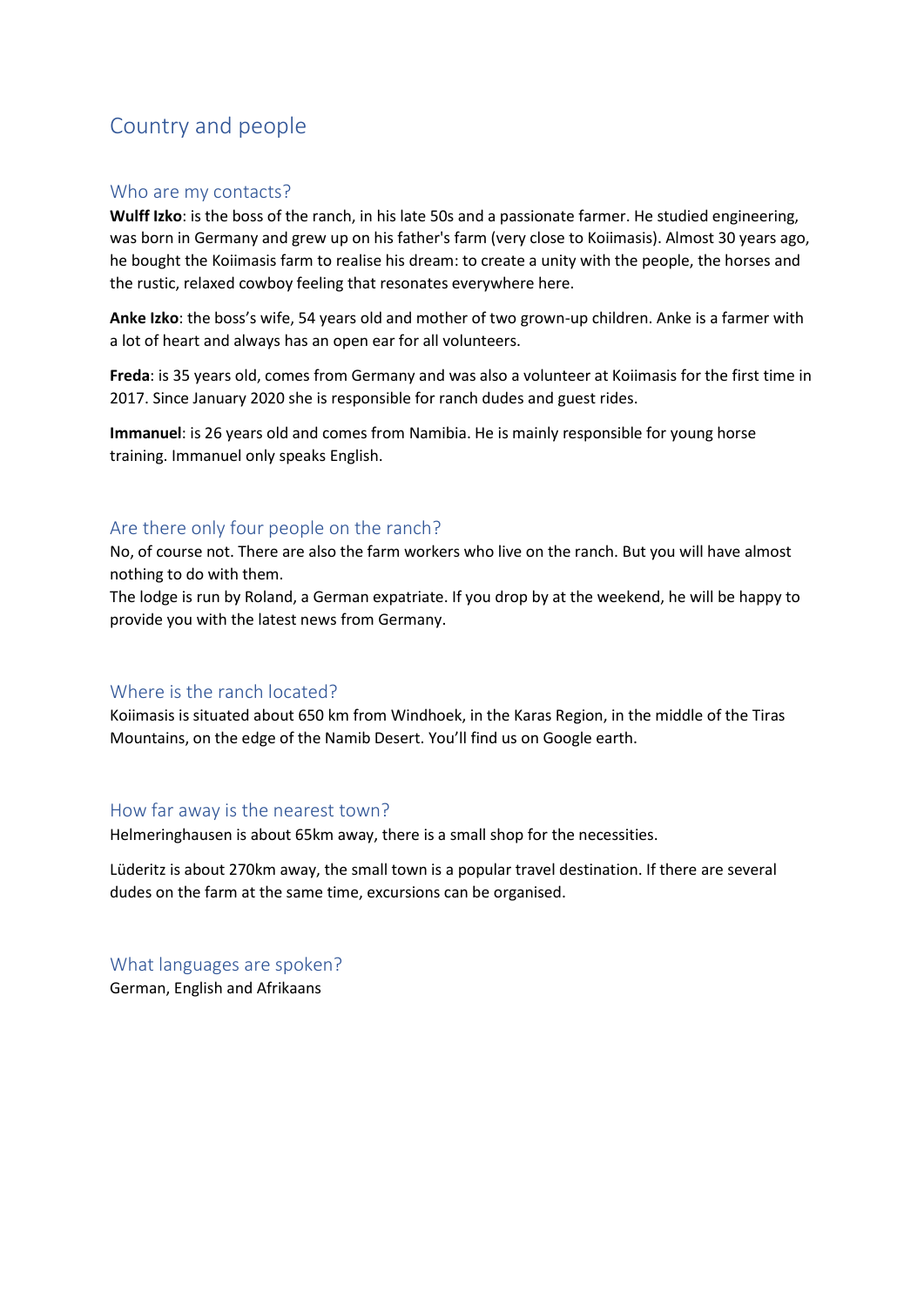#### What do I need to know about Namibia?

Informing yourself about the country you are travelling to is of course always a good thing. Here are some links with great information about Namibia:

[https://www.namibia-info.net](https://www.namibia-info.net/) [https://namibia.de](https://namibia.de/) <http://www.zeit.de/wissen/geschichte/2010-03/namibia-unabhaengigkeit> <http://www.merian.de/afrika/namibia/artikel/elf-voelker-elf-antworten> <http://www.namibia-facts.de/geografie/> <https://www.auswaertiges-amt.de/DE/Laenderinformationen/00-SiHi/NamibiaSicherheit.html>

If you're getting scared now because of all the safety instructions, let me tell you that you don't have to worry. The farm is very far from the nearest town and is its own little cosmos. You will mainly have to deal with the farmers and every now and then you will meet tourists (mainly from Germany) who are on holiday in the lodge or at the campsite.

What you should really watch out for are scorpions, snakes and the nasty thorns of the trees and bushes. But if you are a bit careful and take care of yourself, you have nothing to fear here either.

## Accommodation and meals

#### Where do I live?

You live in the so-called castle. The castle is about 2 km from the cowboy camp and one kilometre from the farmhouse. When you are there for the first time you will get a different relation to distances - believe me.

In the castle there is a large bedroom with three beds and two smaller rooms, each with two beds. Two bathrooms with shower and a kitchen with fridge, freezer, oven and cooker.

Outside you have the possibility to wash your clothes (by hand!) and hang them up. There is also a small gazebo where you can enjoy your meal or watch the Dassies jumping around. You might also see the eagle pair that has its nest nearby. Or you might get a surprise visit from the ponies.

#### Is there internet?

There is no wifi in your accommodation, but we have mobile data reception. Remember to buy a Namibian mobile phone card in Windhoek with enough money on it. More information in your travel documents.

#### What about money?

The Namibian dollar is the currency of Namibia. One euro is about 13 dollars. As you start in Windhoek, you can use a credit card to withdraw money, as there is no possibility to do so on the farm. However, some credit cards take a while to work in Namibia (from experience).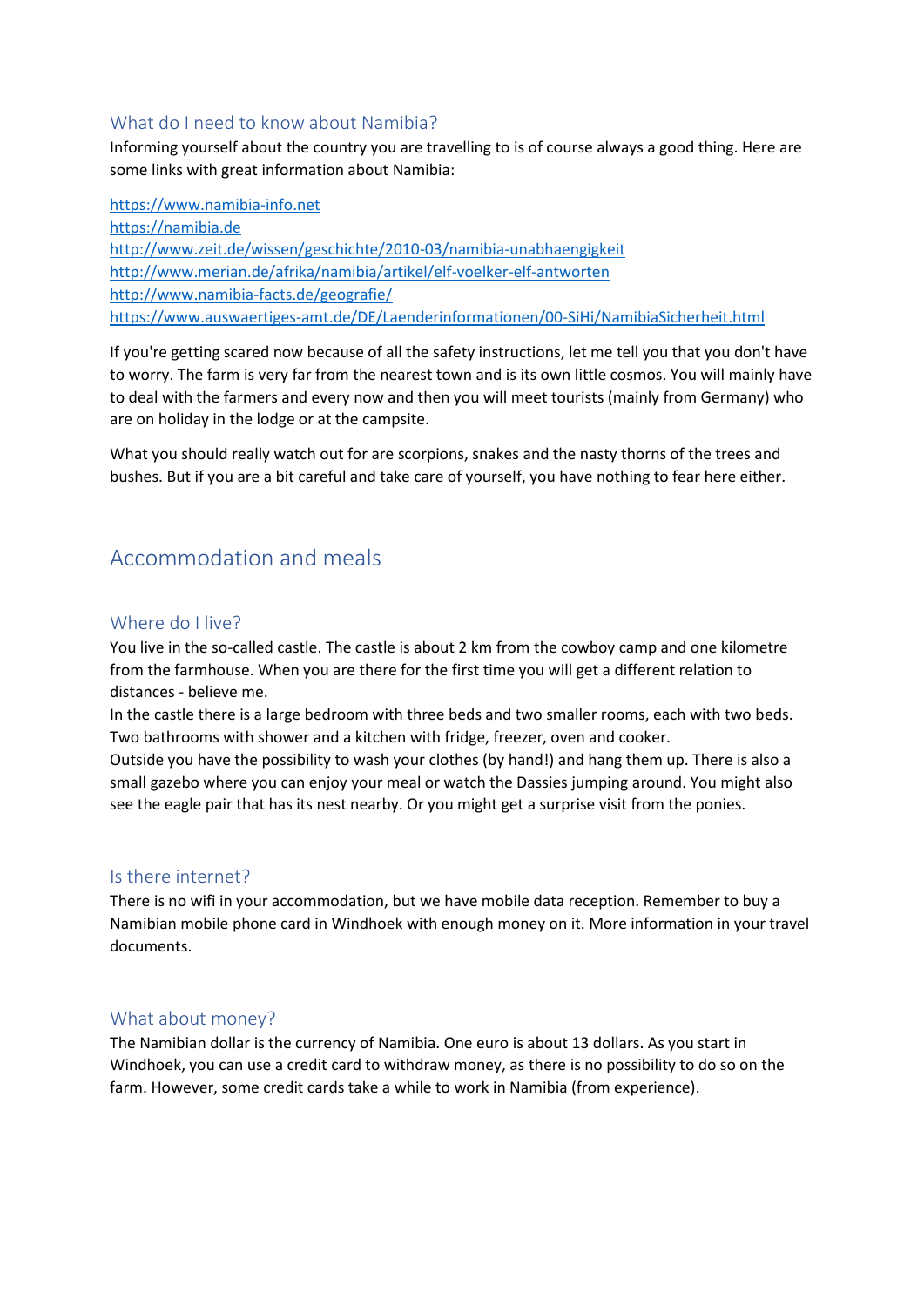#### What about food?

Dudes are self-catering. On the ranch you will be provided with meat, eggs and tap water, everything else you have to buy yourself, as we don't know what kind of food you prefer.

As a rule, we do our shopping in Windhoek before we drive to the ranch. There are also a lot of German products here. If you find it difficult to estimate what you need for your time, don't worry, there is always shopping in between and you will get enough supplies. The tap water on the farm is of very good quality, you can just drink it from the tap. In your accommodation you will cook for yourself and take care of all the other household chores.

If we have a cook on site, you have the possibility to eat with us at the saloon for 280 NAD/day. You will be charged at the end of your stay.

#### What if I get sick?

Travel health insurance is a booking requirement - you can't do without it. However, such insurance is relatively inexpensive. A stay abroad of up to 6 weeks is already covered by many health insurances - just ask your insurance company.

For minor aches and pains, there are enough medicines at the ranch. Otherwise, the nearest doctor is in Lüderitz. For the really bad cases, the ranch has an airstrip.

## Packing list

Here is a small, but certainly not complete, packing list:

- Clothing: practical, robust, easy-care clothing, sturdy shoes. Don't forget warm clothes, because in the winter months (May-October) it can get quite cold in the evenings.
- Swimwear for a Sunday at the pool
- Riding clothes: breeches or jeans, boots or shoes suitable for riding. Sneakers are not(!) suitable for riding. Riding hat and/or cowboy hat, fanny pack for mobile phone etc.
- Riding helmet!!!
- If necessary, shoes that you can ride and walk well in.
- Spurs only if you know how to use them (!)
- Travel health insurance that pays in case of Corona infection!!!
- Vaccinations: Tetanus
- Headgear: Cap or other, because the sun is merciless!
- Shower kit, cosmetics, toiletries, lip balm, etc.
- First-aid kit (at your discretion)
- Sun cream!
- Mosquito spray
- Adapter for South African sockets, if necessary multiple plugs
- Torch
- A good pair of sunglasses that stay on your nose when riding!
- You can leave the hairdryer at home, as well as similar things that use too much electricity.
- Pocket money, approx. 2000 NAD
- USB stick to share the photos at the end
- Sleeping Bag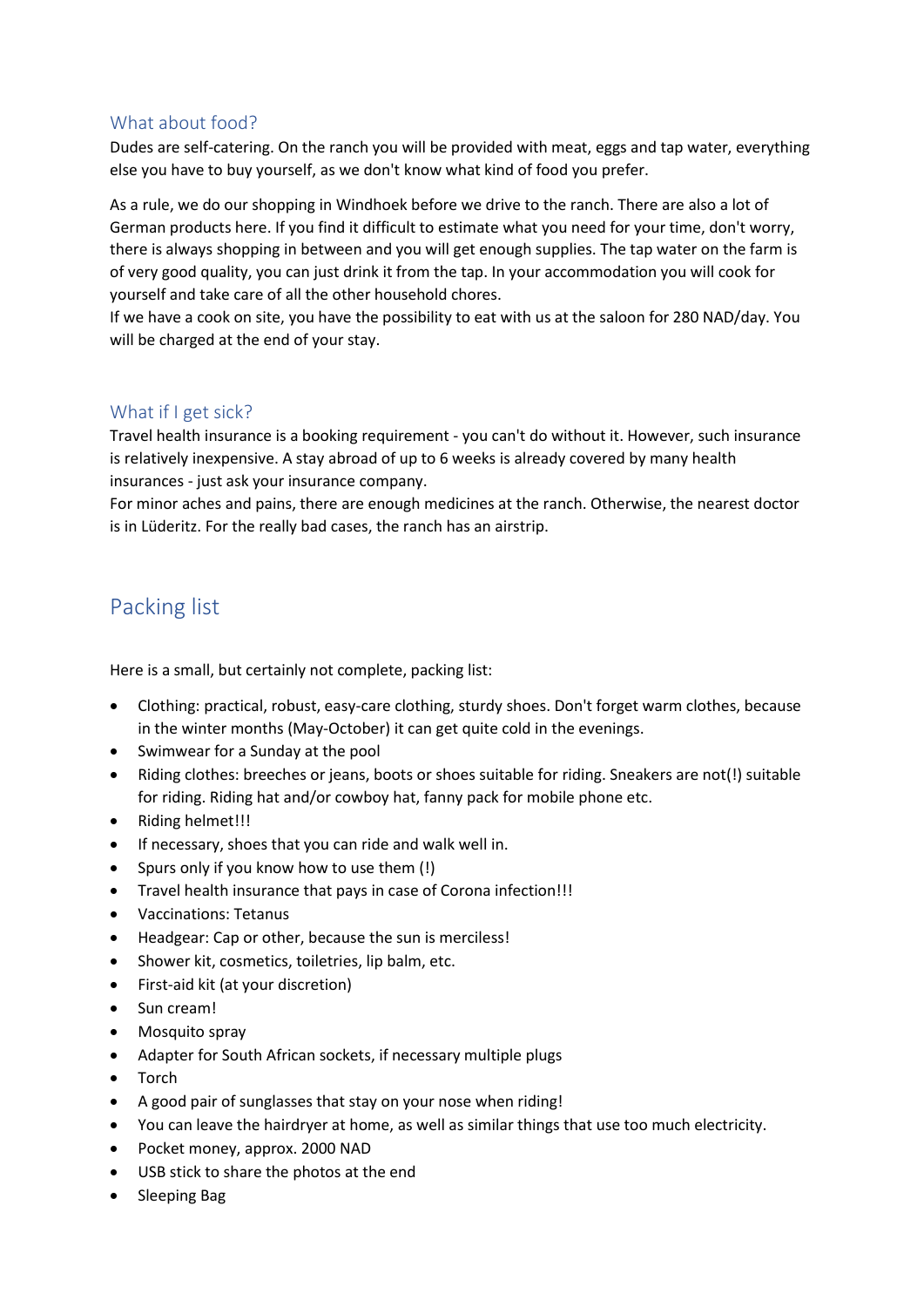#### What riding skills are needed?

You should have good riding skills, the programme is definitely NOT FOR BEGINNERS! Of course, you don't have to be a horse trainer or successful tournament rider to be able to use this programme. Riding style is not the deciding factor either. On the ranch we ride in western style, but actually it's all about good horsemanship - isn't it?

Experienced riders help with the training of young horses. But if you don't feel up to it yet, there are plenty of trained horses that need training.

#### Can I accompany the riding safaris?

Yes, you can accompany the riding safaris. Of course, you will actively help and support Freda in looking after the guests. If a guest has problems with his horse, you may have to change horses or give up your ride. The guests only have one week at Koiimasis and pay about 4 times what you pay. You get the chance to experience real life on a ranch in Namibia, look behind the scenes and be a very important part of the team!

### Covid19 Info

#### What if I can't make my trip due to Corona?

If you are unable to travel due to Covid19 because you or a family member is infected, or you are unable to enter the country due to a travel warning, closed borders or cancelled flights, we will give you the option of a free rebooking at a time of your choice. For up-to-date entry information, please keep yourself informed via the website of the German Foreign Office or the Namibian Embassy.

#### How safe is it for me in Namibia with regard to Corona?

Of course, there is no general answer to this question. The greatest risk is on arrival and in the capital, although legal restrictions are observed everywhere there (masks are compulsory, etc.). On the farm, the risk is very low because we are very far away from any city. As long as you keep the prescribed distance to our guests and refrain from shaking hands, there should be no problems.

Please make sure that your travel health insurance also covers treatment for a Corona infection.

#### Entry at Covid times

The following entry requirements apply until 15 April 2022\*: Fully vaccinated travellers may enter with proof of vaccination. Non-vaccinated travellers must present a negative PCR test not older than 72 hours issued by a laboratory certified in the country of departure upon entry. As of 15.01.2022, only test results generated via the Trusted Travel Platform or verified via the Global Haven System will be accepted for entry into Namibia.

Tourists must present a health form, which can be found on the internet portal of the Namibian Tourist Board (https://www.namibia-tourism.com/aktuelles/). Proof of travel health insurance covering treatment costs in case of COVID-19 illness must also be presented. Please always print out everything DOUBLE in ENGLISH! In case of a transfer flight, please inform yourself about the entry regulations of the respective country.